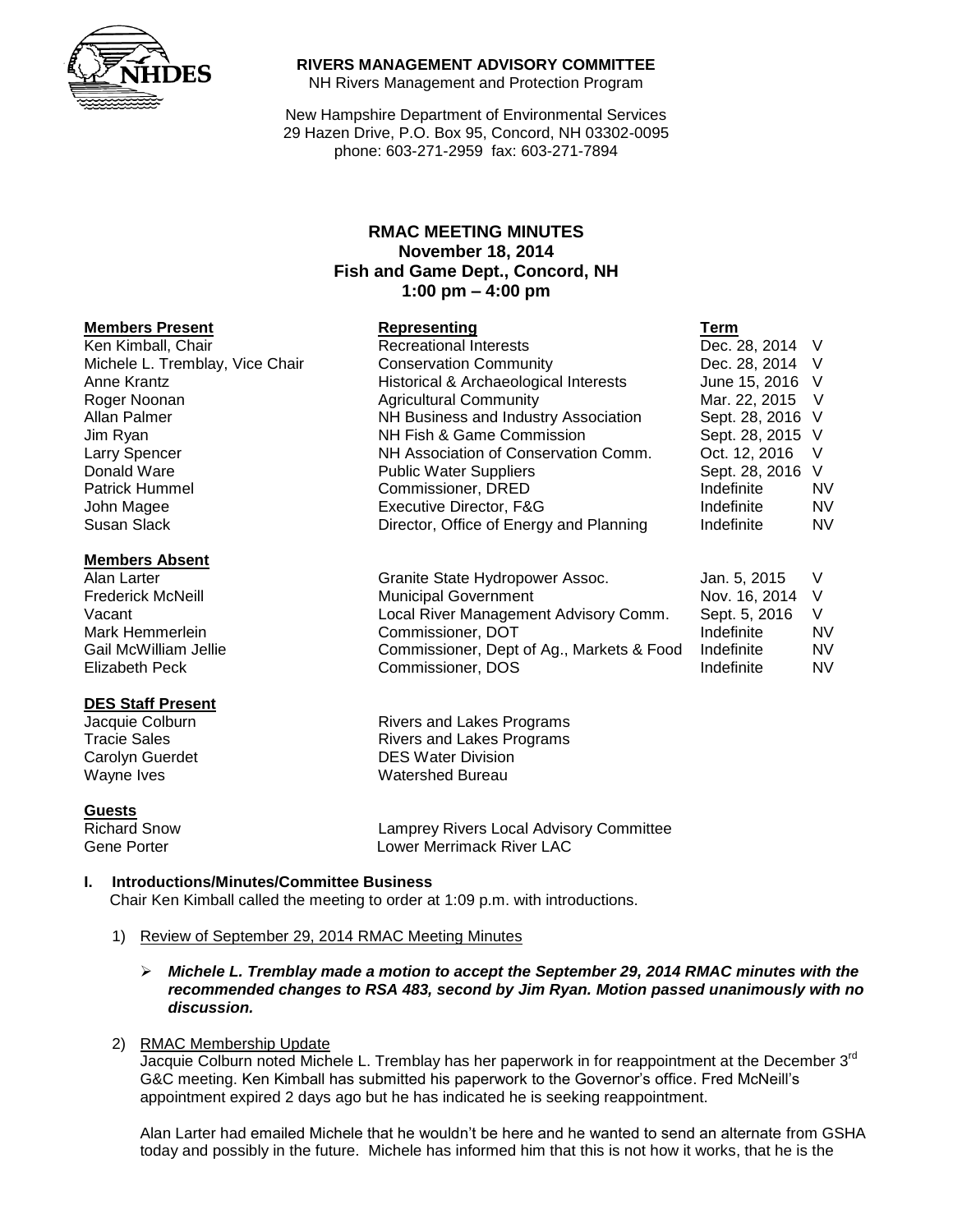Governor and Council appointee and that another GSHA representative cannot vote in his place.

Kath Nelson submitted her resignation effective October 29, 2014. On October 27<sup>th</sup>, Jacquie sent an email to all of the LAC Chairs seeking nominees to replace Kath as the LAC representative on the RMAC. To date, only one LAC member has expressed interest in the position. The RMAC requested that Jacquie send out another email request as the Commissioner must submit a list of 3 nominees to the Governor and Council.

# **II. Proposed Changes to RSA 483**

1) Review of the Proposed Statutory Changes

Chair Kimball noted 2 remaining tasks: 1) finalizing the changes to RSA 483 and 2) finding legislators to sponsor a bill. Following the procedure used at the prior three meetings for this topic, Chair Kimball recommended going through the remaining outstanding items and coming to a consensus on each before voting on all of the proposed changes to RSA 483. Changes highlighted in yellow on the *11/18/2014 version of the RSA 483 Mark-up* were agreed upon by the RMAC at the May, June and September meetings. Rivers Program staff noted that not only did the RMAC need to consider the outstanding items highlighted in green, but also the questions and comments submitted by LACs, LAC members and other concerned parties. *(Note: Complete responses to LAC member comments are included as an addendum to these minutes, Response to LAC Feedback, with only a reference included below.)*

# Referring to the *11/18/2014 version of the RSA 483 Mark-up*:

RSA 483:4

- II-a Definition of "Aquatic connectivity" approved as proposed. See *Response to LAC Feedback*.
- IX-b Definition of "Fluvial Geomorphology Assessment" approved as proposed with the addition of "deposition, aggradation" after flooding. See *Response to LAC Feedback*.
- X Definition of "Free-flowing" approved as proposed. See *Response to LAC Feedback*.
- XII-a Definition of "Meander belt" approved as proposed. See *Response to LAC Feedback*.
- XVI Definition of "Protected instream flow" approved as proposed. See *Response to LAC Feedback*.

 XIX Definition of "River drainage basin" approved as proposed. See *Response to LAC Feedback*. RSA 483:7-a

 I(a)(3) Relative to roads near Natural rivers, approved as proposed. See *Response to LAC Feedback*.

RSA 483:8

- I(g), (h) & (j) relative to RMAC nominations, approved as proposed. See *Response to LAC Feedback*.
- VII-a Relative to disposal of state-owned lands. The RMAC determined that this proposed language was superfluous to section VII, and any review process changes, such as seeking the input of LACs, could be handled in the RMAC's internal SOPs. Section was struck.

RSA 483:8-a

 I Deletion of requirement for one LAC member per town approved as proposed. See *Response to LAC Feedback*.

 III(b) Regarding LAC permit review, approved as proposed. See *Response to LAC Feedback*. RSA 483:9

 VI(c), et al. regarding BMPs, approved as proposed. See *Response to LAC Feedback*. RSA 483:9-a, 9-aa, and 9-b

- Jim Ryan recommended keeping the proposed language with respect to fish passage.
- Existing language regarding channel alterations approved with the addition of a comma after the word 'facilities' and after the word 'project' if missing. See *Response to LAC Feedback.*
- VIII Regarding watercraft speed, approved as proposed. See *Response to LAC Feedback*. RSA 483:9-c
	- III Deletion of language referencing PUC approved as proposed. A statement from Granite State Hydro Assoc. (GSHA) which expressed concern with this deletion was read out loud during the meeting. GSHA will be notified that the existing language is outdated and that the impact assessment is maintained through the first sentence of the section. See also *Response to LAC Feedback*.

RSA 483:10

• I Division of historical resources added to the list of coordinating state agencies as requested.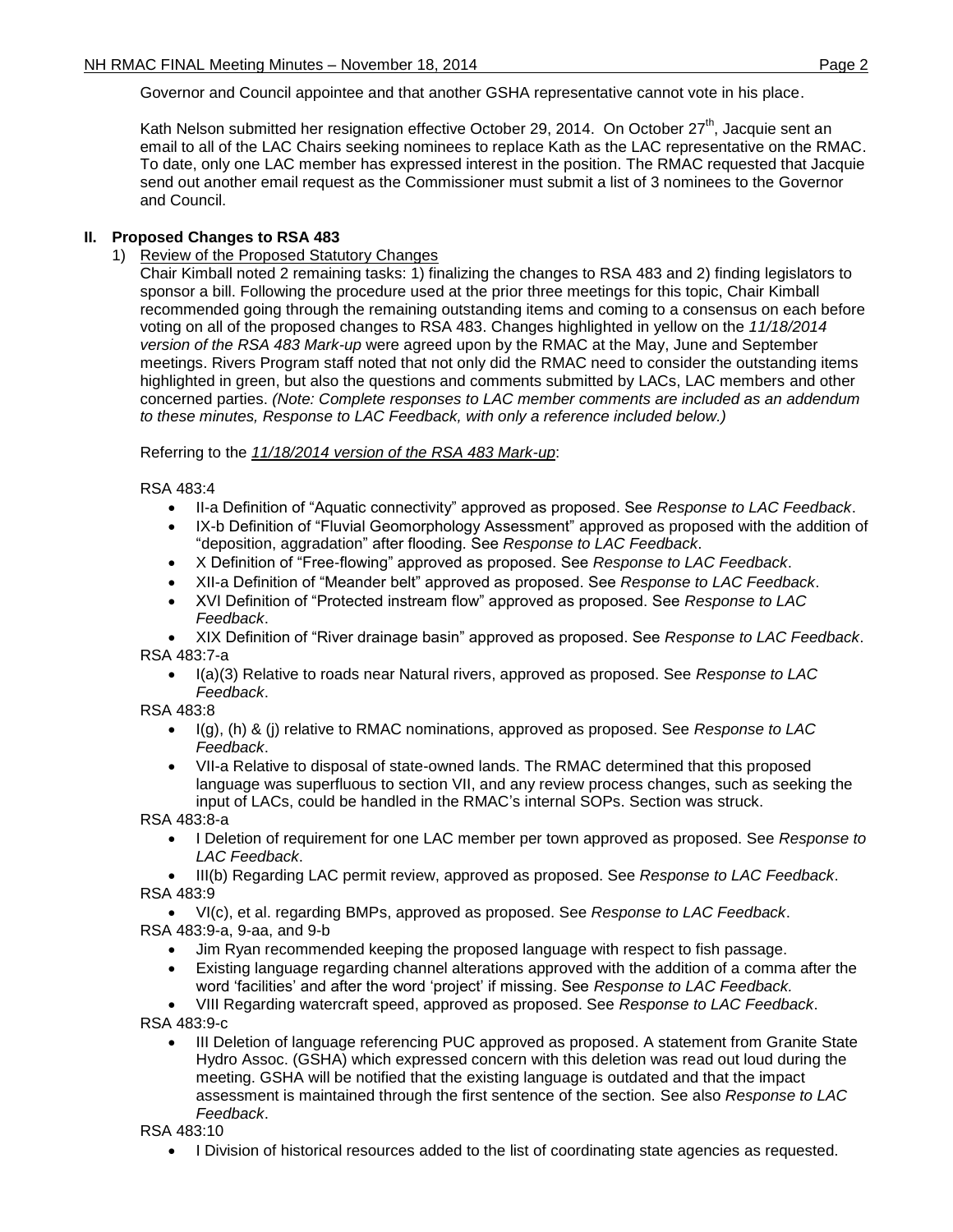III Question regarding corridor plans and LAC authority addressed in *Response to LAC Feedback.*

# RSA 483:10-a

Question regarding long-range plans addressed in *Response to LAC Feedback.*

RSA 483:15

- I Wording change describing Lamprey tributaries approved.
- I(b) The Lamprey River LAC sent a letter to RMAC asking to maintain Shoreland Water Quality Protection Act exemptions for its the 1<sup>st</sup>, 2<sup>nd</sup> and 3<sup>rd</sup> order streams. Exemption to be maintained.
- II & III Name of Merrimack River segments approved as written. See *Response to LAC Feedback.*

### *Michele L. Tremblay moved that the RMAC accept the changes as discussed today, move forward with legislation to revise RSA 483, and begin securing sponsors from both sides of the aisle, preferably from both chambers to get through during this legislative session. Second by Larry Spencer. Motion passed unanimously.*

2) Process and timeframe moving forward

Chair Kimball asked RMPP staff to meet with DES Senior Leadership to review the proposed changes and request DES' support; staff indicated that they would do so. Chair Kimball then asked if the Policy & Legislation subcommittee could work with legislators to move the bill forward and Subcommittee Chair Tremblay responded affirmatively. Chair Kimball confirmed that this process will proceed without additional full committee approval. In response to Larry's question, Michele said that she, Allan, Don and Fred are the P&L subcommittee members. John Magee will join as needed.

# **III. Nomination of the Ham Branch River Watershed to the RMPP**

- 1) Process and timeframe moving forward
	- Jacquie provided the committee with a chronology of department actions since the 9/29/14 RMAC meeting in Easton.
	- October Letter of completeness sent to the nominating committee indicating that additional water quality and fish data had been received.
	- October 17 Darlene Forst, Craig Day, Tracie and Jacquie spoke with Roy Stever and Kris Pastoriza explaining the Shoreland Water Quality Protection Act (SWQPA) and existing exemptions.
	- October 22 Craig Day, Tracie and Jacquie presented the SWQPA at a public meeting in Easton with 29 residents in attendance.
	- November 7 Wetlands Administrator Collis Adams, Darlene Forst, Jacquie and Tracie met with Commissioner Burack and Water Division Director Gene Forbes to discuss the nomination and anticipated SWQPA exemption request.
	- November 10 Public hearing held in Easton with Ken K., Larry S., Allan P. and Jacquie in attendance. Twenty people spoke at the hearing with only one dissenting speaker.
	- November 14 closing date for public comments, 2 comments received.

# 2) RMAC's recommendation regarding the Ham Branch River Watershed to the RMPP

Chair Kimball noted that Easton is moving forward on changes to their ordinances to better align with the SWQPA, with the plan of presenting them at the March Town Meeting. Vice Chair Tremblay added that North Country Council is asking for model shoreland ordinances, so evidently this is a foregone conclusion that the SWQPA exemption is going through. Chair Kimball reminded the committee that the RMAC has made it clear that RMAC does not have the authority to grant the exemption from the SWQPA. The nomination as submitted does not include an exemption. Additional discussion ensued about the RMAC's knowledge that the SWQPA exemption would be requested despite it not being included in the nomination document, and ensuring that the RMAC did not bless the exemption.

### *Larry Spencer moved to go forward with nomination of the Ham Branch as presented, second by Roger Noonan.*

# Discussion held.

Vice Chair Tremblay said she is disturbed that DES has already agreed to be supportive of the exemption, asking why Easton was seeking the designation in the first place. She added that the Lamprey and Oyster did not want the exemption, that it was thrust upon them. She also asked about what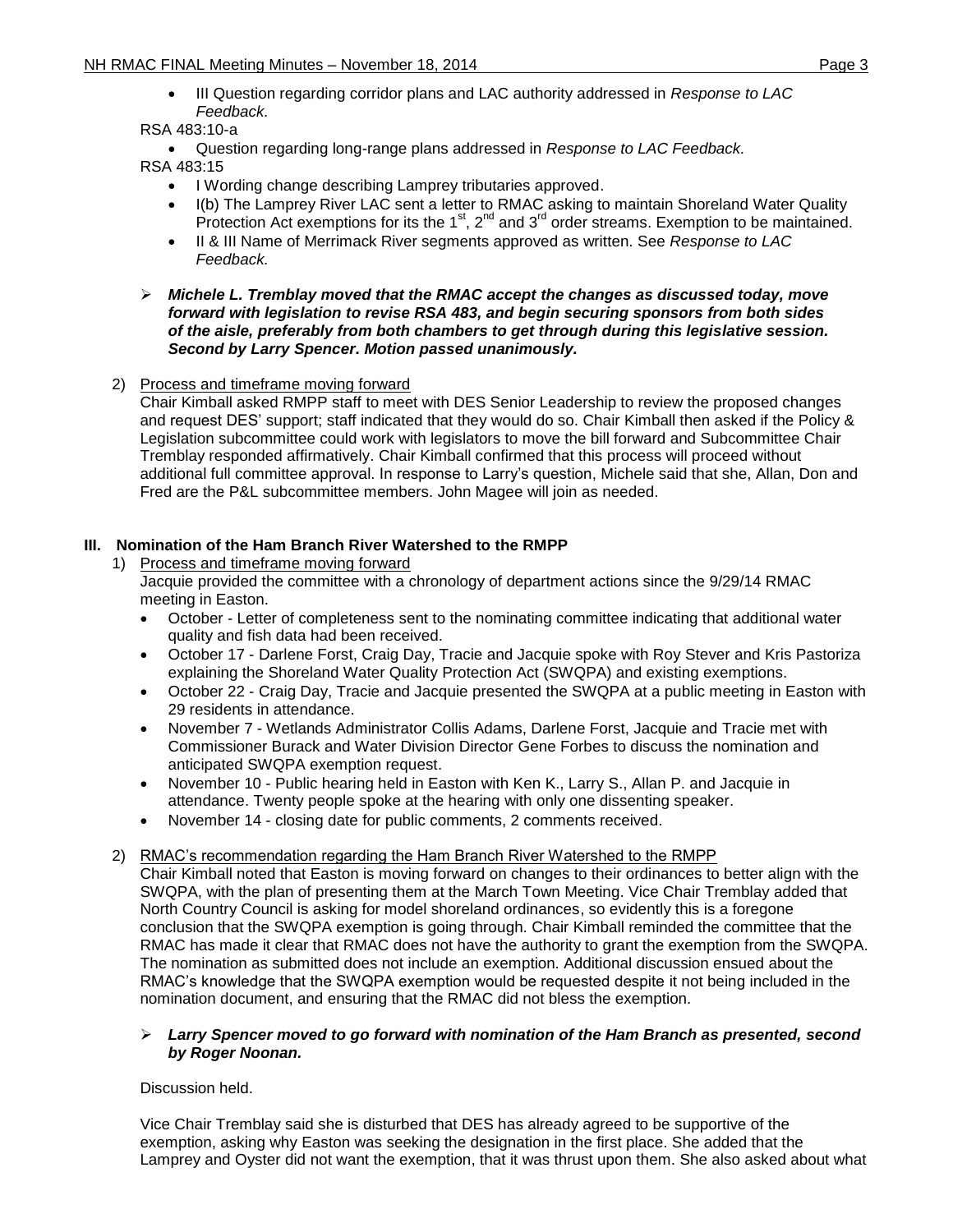happens going forward if the Franconia and Sugar Hill portions of the watershed are added, the crack is open for additional river segments to be excluded from SWQPA. She continued that she does not feel that Easton should be able to pick and choose which parts of the legislation they want applied, what if a community asks to be excluded from core RMPP protections such as solid waste siting or instream flow? Also, none of the support letters mention the exemption. She felt that this is a situation where we are going to be gutting the law. She said she would not be supportive of this nomination.

Anne Krantz said she felt that the whole river should be nominated, including the Franconia segment. She was also concerned that if the Gale River was added later that they, too, would want an SWQPA exemption.

Larry Spencer and Allan Palmer noted that at the public hearing, the about half of the people speaking were in favor whether they were granted an exemption or not.

Don Ware said that the SWQPA exemption guts the only real teeth of the designation and asking DES for an exemption just weakens the process. He felt that if you want to be a designated river, then you have to accept all of the controls that come with designation.

Vice Chair Tremblay noted the potential conundrum of having had organizations, including the RMAC, write letters of support assuming it was for a designation within the full law, but then those same organizations feeling that they should contradict their earlier support when the bill comes before the legislature because of the exemption.

Chair Kimball outlined three positions for the RMAC to take: 1) support the nomination, 2) oppose it, or 3) support it without the exemption. He added that the RMAC could also oppose the exemption when the bill gets to the legislature even if the committee supports it now. When asked about extenuating circumstances for the exemption, Chair Kimball described the discussions of the Shoreland Adhoc Subcommittee and how the SWQPA was designed for lakes, not  $1<sup>st</sup>$ ,  $2<sup>nd</sup>$  and  $3<sup>rd</sup>$  order streams. Those small streams can be so close together that the 50' building setbacks can cover most of the area.

Vice Chair Tremblay reiterated that the nomination should be for the complete set of protections and restrictions, or the Ham Branch should not be designated at all. She also reiterated that none of the support letters mention the exemption. She feels that the RMAC is supposed to be the keepers and protectors of this statute and the legislature has already opened this crack way too far. Larry Spencer disagreed because the nomination came to the RMAC without an exemption, and should be evaluated on that basis.

Additional discussion ensued about what recommendation to make to the commissioner of DES given that the nomination as presented did not include a request for the exemption, but knowing both that the SWQPA exemption request would be made and that Easton was also attempting to make their own ordinances consistent with or stronger than the SWQPA. Vice Chair Tremblay noted that there is no guarantee that the town's proposed ordinances would pass.

#### *Michele L. Tremblay moved to amend Larry Spencer's motion such that the RMAC is aware of the ongoing process for an exemption from the Shoreland Protection Act, of which we are not supportive; we are supportive of the nomination as submitted. Second by Jim Ryan.*

Discussion was held on the amendment, focusing on the history of the two designated rivers with Shoreland exemptions, where the exemptions were initiated by a legislator.

Chair Kimball asked for a vote on the amendment alone.

# *The amendment proposed by Michele L. Tremblay passed with one vote opposed.*

Chair Kimball then asked for a vote on the amended motion.

 *The amended motion, as proposed by Larry Spencer and modified by Michele L. Tremblay, passed with two votes opposed.*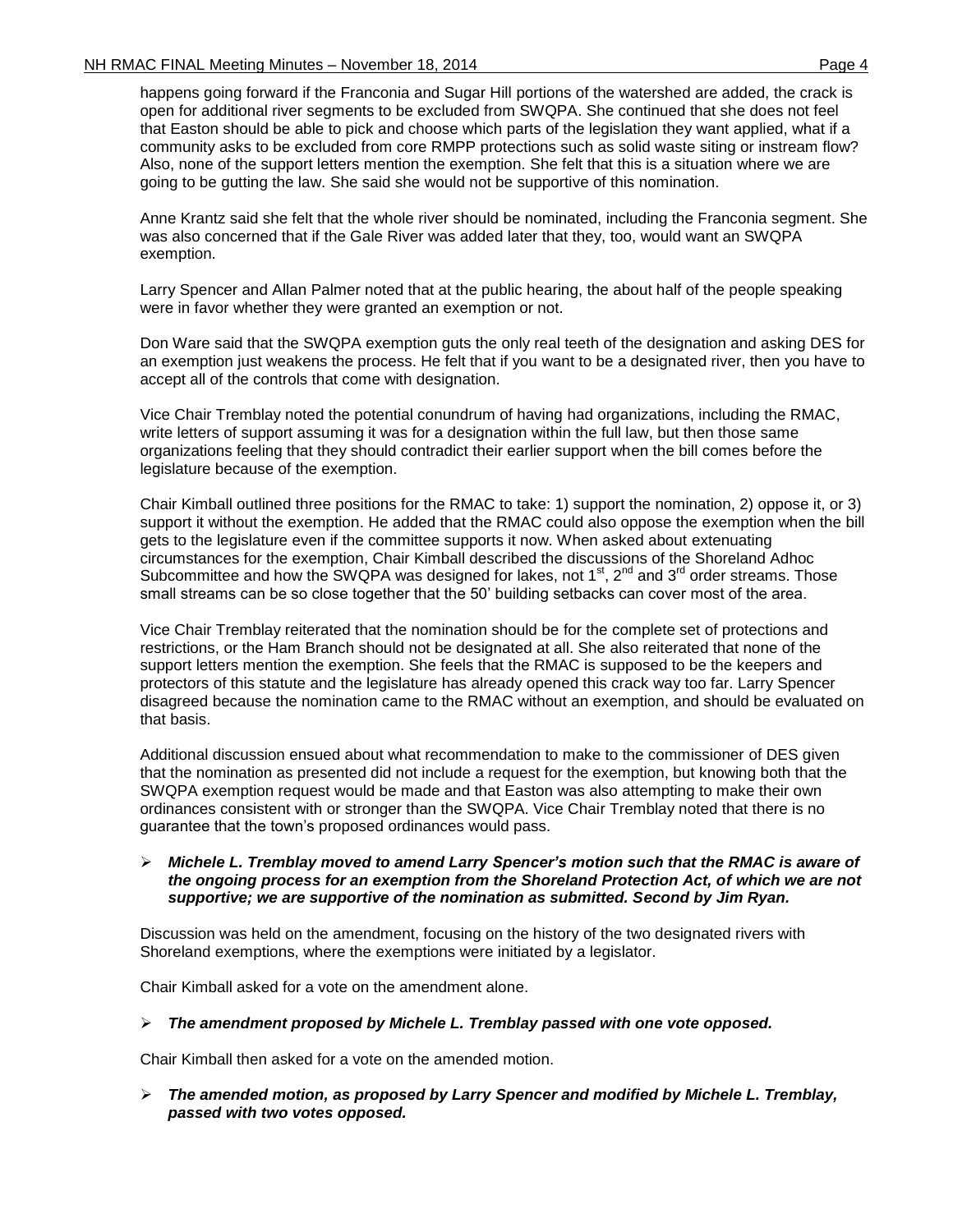Chair Kimball noted that we will write a letter to the Commissioner to that effect. Allen Palmer noted that the RMAC needs to work on rules appropriate to 1<sup>st</sup>, 2<sup>nd</sup> and 3<sup>rd</sup> order streams in the Shoreland Act.

#### **IV. DES Wetlands & DOT Request to Modify RMPP and LAC Roles for Routine Roadway Maintenance Activities**

#### 1) Status update of the 2014 Routine Roadway BMP Manual

Jacquie reminded the committee that she had presented an outline of the Table of Contents for the updated BMP manual to the RMAC a few months ago. She and Tracie had spoken recently with Jocelyn Degler regarding the status of the BMP manual update. No further progress has been made on the BMP manual.

### 2) Proposed RMAC response #2 to DES & DOT request

Vice Chair Tremblay thanked everyone who participated in developing the response to DOT including Don Ware, Fred McNeill, Allan Palmer and John Magee. She asked if the RMAC members had any additional comments or concerns before going forward with the draft letter included with meeting materials. Allan Palmer had some suggested edits, including dividing the large paragraph and removing overlapping points. He agreed to write the final draft.

#### *Larry Spencer made a motion that the intent of the letter is correct but it needs to be edited before it is sent, second by Jim Ryan. Passed unanimously.*

3:19 pm Jim Ryan leaves the meeting.

### **V. LAC Permit Review Process Update**

Jacquie explained that several meetings had been held as part of a continuous process improvement exercise regarding the permit application review process. Staff, a few LAC members and several LAC chairs met on 5 mornings where they mapped, discussed and reviewed the existing permit application review process. In mid-November, the New Hampshire Rivers Council and Rivers Program staff hosted a ½ day LAC workshop. With 32 LAC members in attendance, RMPP staff presented the existing permit application review process and the efforts that are currently underway to improve it. The team developed 14 recommendations, including a few easy/short term fixes. For example, the GIS check to confirm whether the proposed activity is within the river corridor should be conducted by DES staff earlier in the review process. In addition, the Rivers Program weekly permit notification report has been improved and feedback has been positive, though staff continues to work on it to be more helpful to the LACs. In the long-term, the group agreed to recommend a 45 day review time frame for all permits.

Vice Chair Tremblay thanked DES for bringing the LACs in to address these concerns. Some of the recommendations may require changes to statute or rules. Tracie noted this was a good learning exercise; we now understand each step of the process and are focused on process improvements, including development of a guidance document for the review process and development of a spreadsheet outlining the staff and LAC permit review timeframes.

All documents from the workshop will be available on the website. The guidance document will include some model SOPs for permit application reviews and comments.

3:32 pm – Patrick Hummel leaves the meeting.

#### **VI. Member Comments and Updates**

#### 1) Subcommittee Reports

WQSAC – Allan Palmer reported that the last meeting of WQSAC was a public hearing on permit compliance schedules in DES permits. Sonya Carlson also gave a presentation on beach monitoring and closings. There are changes at the federal level as EPA has new standards for 94 toxic pollutants that DES will adopt into their administrative rules.

SAC/RMAC/LMAC/PREP Ad-Hoc Committee - Chair Kimball spoke about the ad hoc group which has concluded its business. The RMAC was well represented with Ken, Roger, Michele, Larry and Susan all serving on the committee. The recommendations the Ad-Hoc committee developed included: 1) shoreland standards streams should be resource-based because lakes, rivers and estuaries are different; 2) expand the jurisdiction of the Shoreland Act to include  $1^{st}$ ,  $2^{nd}$  and  $3^{rd}$  order streams; 3) develop a best management practices manual for shoreline development; and 4) require public review and comment on